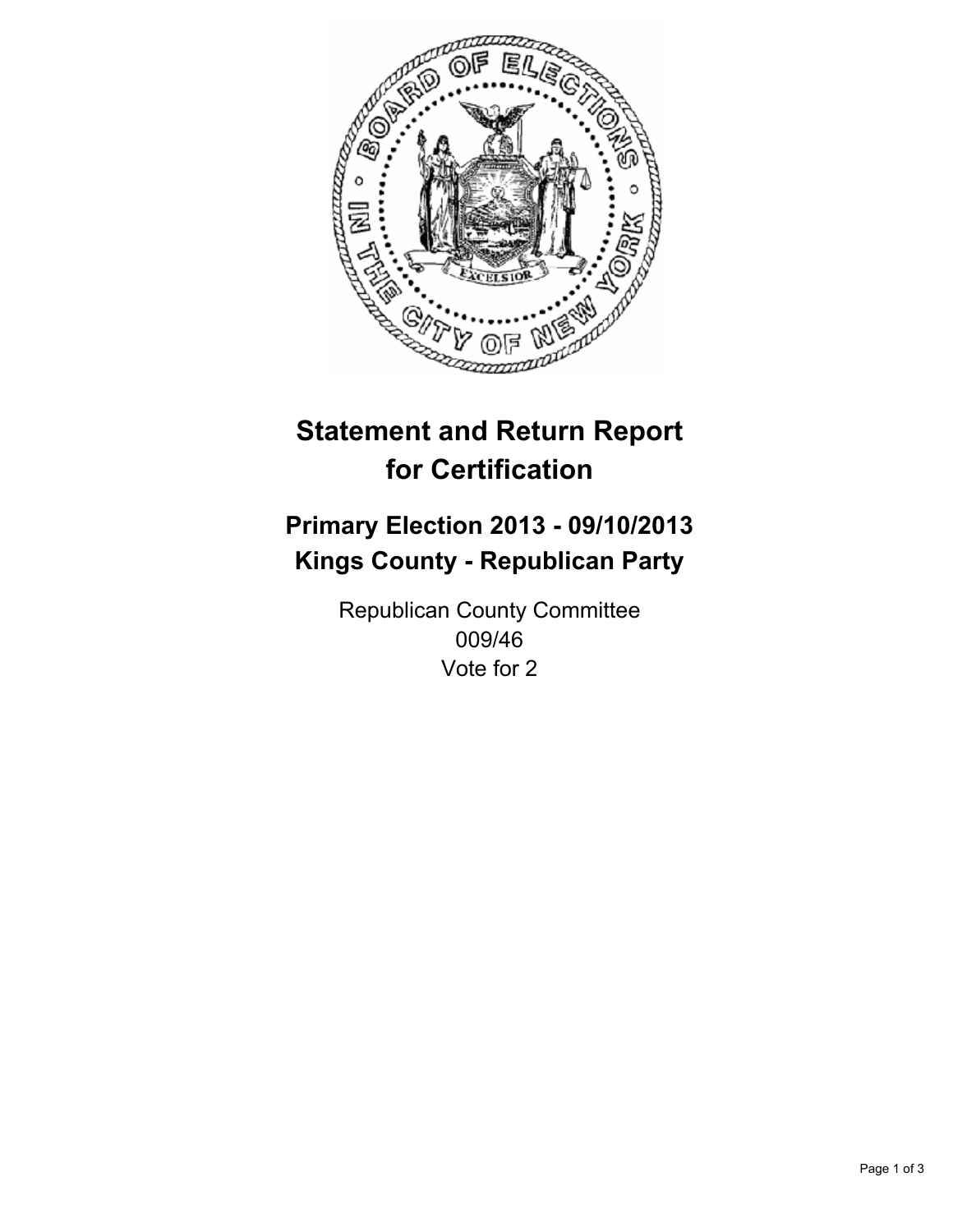

## **Assembly District 46**

| <b>EMERGENCY</b>          | 0 |
|---------------------------|---|
| ABSENTEE/MILITARY         | 0 |
| <b>FEDERAL</b>            | 0 |
| SPECIAL PRESIDENTIAL      | 0 |
| AFFIDAVIT                 | 0 |
| <b>VIKTORIYA AKKERMAN</b> | 2 |
| <b>LEONID BAK</b>         | 2 |
| SOPHIA SAVIN              | 4 |
| NICHOLAS S. CHAMBERAS     |   |
| <b>Total Votes</b>        | 9 |